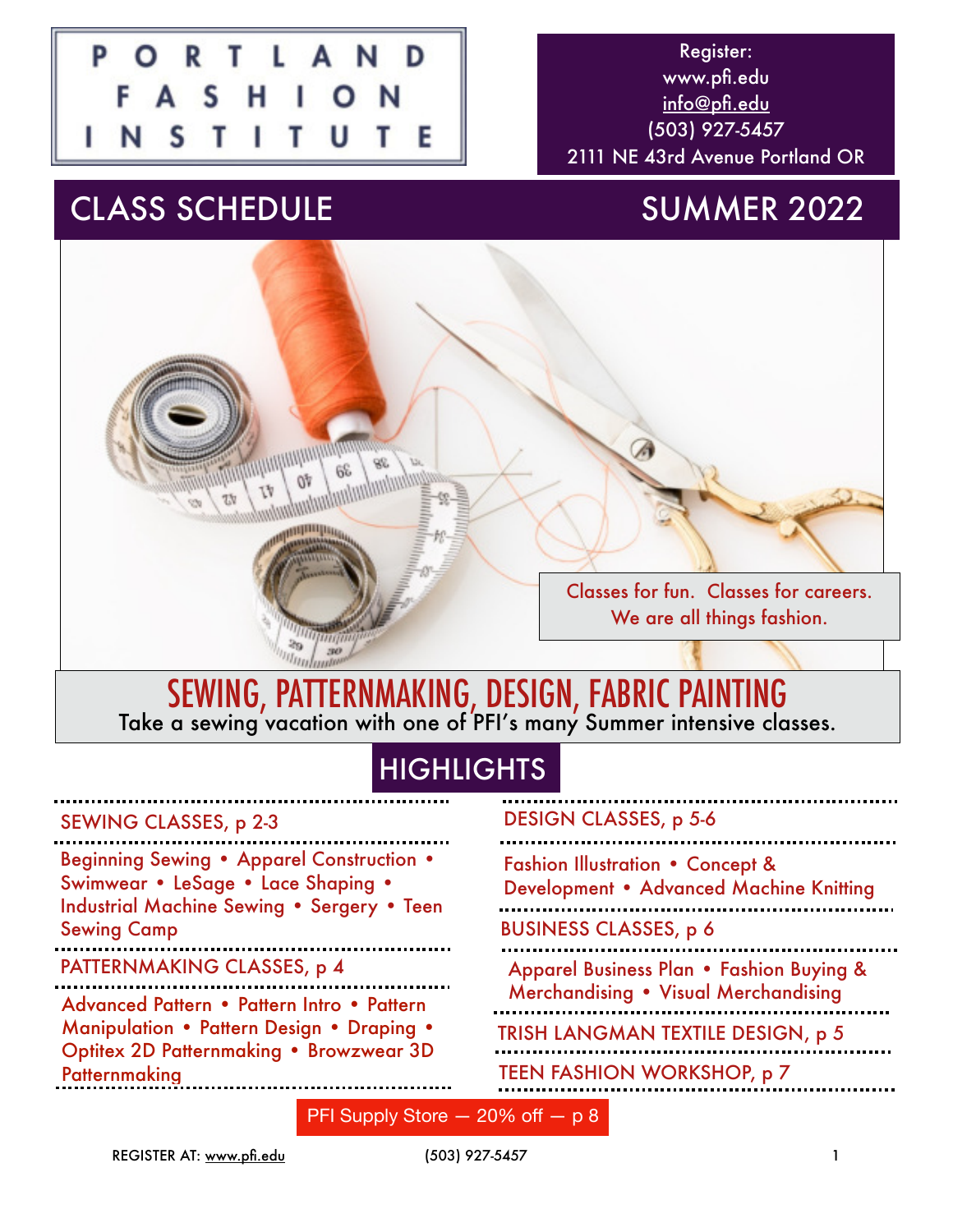# **SEWING CLASSES**



Couture Dress BEGINNING SEWING *\$338 FOR SERIES***;** *\$125 each level (includes patterns & handouts)*

JULY SESSION:

LEVEL 1: Monday-Thursday, July 11-14, 10 am-1 pm LEVEL 2: Monday-Thursday, July 18-21, 10 am-1 pm LEVEL 3: Monday-Thursday, July 25-28, 10 am-1 pm AUGUST SESSION:

LEVEL 1: Monday-Thursday, August 1-4, 10 am-1 pm

LEVEL 2: Monday-Thursday, August 8-11, 10 am-1 pm

LEVEL 3: Monday-Thursday, August 15-18, 10 am-1 pm

Learn basic stitches, techniques and how to use your machine while making an apron (Level 1), robe (Level 2) and pjs (Level 3). Step up your skills with each level. Learn to use commercial patterns, layout and cut fabric*.*

APPAREL CONSTRUCTION *\$473 FOR SERIES; \$166 each level (includes patterns & handouts)* JULY SESSION:

LEVEL 1: Monday-Thursday, July 11-14, 6-9 pm

LEVEL 2: Monday-Thursday, July 18-21, 6-9 pm

LEVEL 3: Monday-Thursday, July 25-28, 6-9 pm AUGUST SESSION:

LEVEL 1: Monday-Thursday, August 1-4, 6-9 pm

LEVEL 2: Monday-Thursday, August 8-11, 6-9 pm

LEVEL 3: Monday-Thursday, August 15-18, 6-9 pm

Upgrade your skills. Start making clothes. Make an A-line skirt or man's Henley shirt with a zipper (Level 1), beach pants (Level 2) and day dress or camp shirt (Level 3). Make garments fit. Unlock the secrets of interfacing. Sew buttons, buttonholes.

#### EMBROIDERY & BEADING ALA LESAGE\$149 each; \$298 series. Beginning (basic stitches): Monday, July 11, 2-5pm Intermediate (beads & sequins): Monday, July 18, 2-5 pm

Cover the process of creating chain stitch lace with a tambour needle. With the same needle, practice embroidery with delicate beads and sequins. Incorporate basic embroidery techniques. Learn the techniques necessary to create your own haute couture details.

| REGISTER AT: www.pfi.edu | :503) 927-5457 |  |
|--------------------------|----------------|--|
|                          |                |  |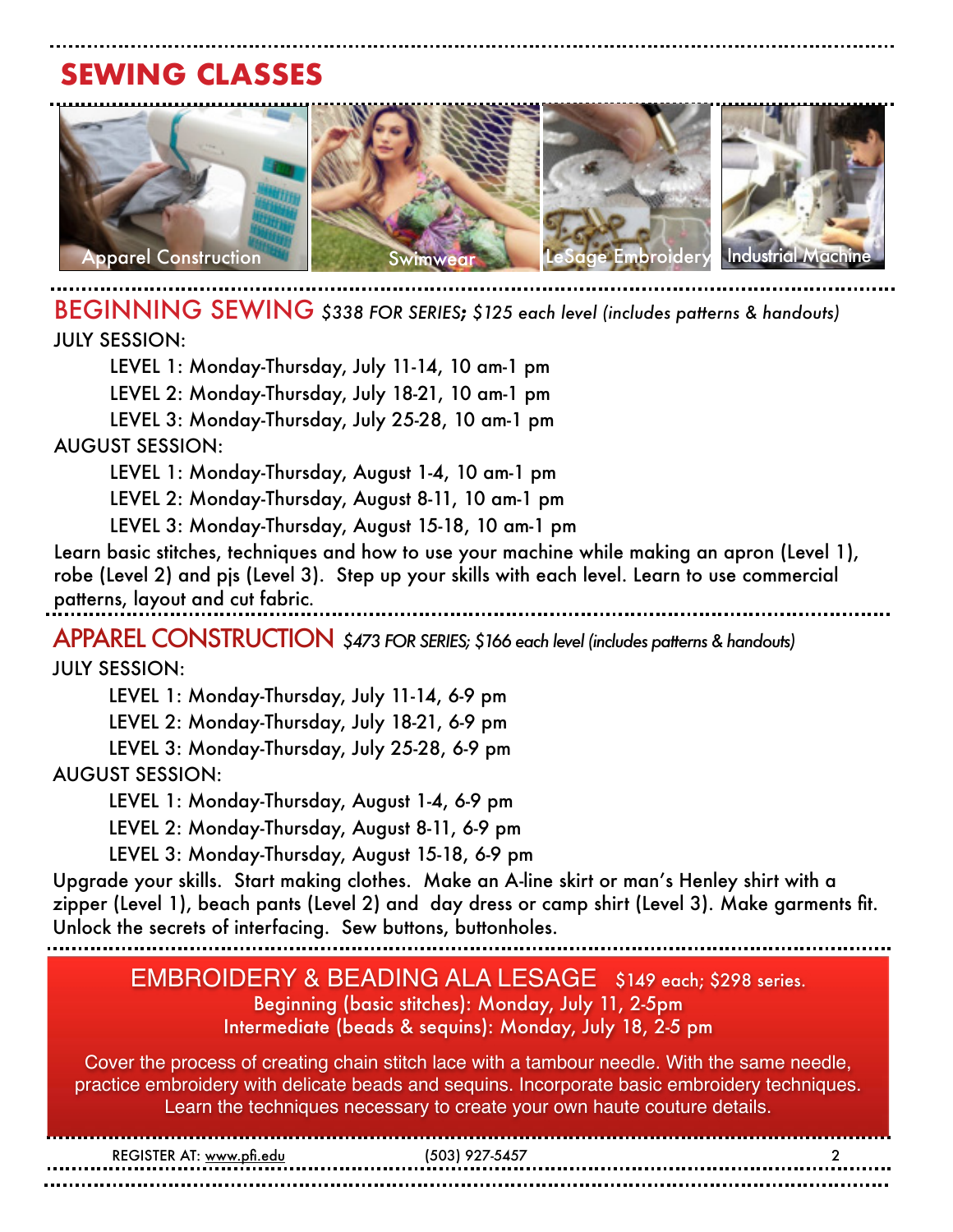# **SEWING CLASSES**

## LACE SHAPING\$149. Monday, July 25, 2-5 pm

Use couture techniques while attaching lace seamlessly to a base garment. Learn how to shape lace over seams, darts and around edges. Build your dictionary of laces from Alencon to Venise.

### INDUSTRIAL MACHINE SEWING \$289. Includes kit.

6 sessions: Monday-Thursday; July 11-14, 18-19; 6-9 pm

Learn how to control these fast machines then come back and use them for your projects.

SWIMWEAR *\$249 (includes patterns)*

Fridays, July 15-August 19, 2-5 pm Make a bikini, one-piece and two-piece swimsuit. Learn all the techniques plus how to work with 4-way stretch.

SERGERY \$189 (includes patterns, handouts, sample fabrics)

Saturdays, July 16-August 6, 2-5 pm

Find out all your serger can do. Learn parts of a serger, how to thread and manage tensions and fix problems. Make a stitch notebook, tote bag, flatlock table runner and knit top. *Prereq: Sewing Experience*

SUMMER SEWING CAMPS FOR TEENS ages 10-14 \$125/person/camp (includes patterns,

handouts, sample fabrics, use of sewing machine)

CAMP 1. Monday-Thursday, July 25-28, 2-5 pm

 Learn to use a sewing machine. Learn how to sew straight lines and hems. Make an apron perfect for cooking, gardening or art projects.

CAMP 2. Monday-Thursday, August 1-4, 2-5 pm

Make a comfy sleepover robe. Pre-requisite: Camp 1

CAMP 3. Monday-Thursday, August 8-11, 2-5 pm

 Make pj pants for fun and everyday wear. Bring a t-shirt and we'll use your fabric scraps to embellish. Prerequisite: Camp 2







Lace Shaping Sergery Teen Sewing Camp

REGISTER AT: [www.pfi.edu](http://www.pfi.edu) (503) 927-5457 3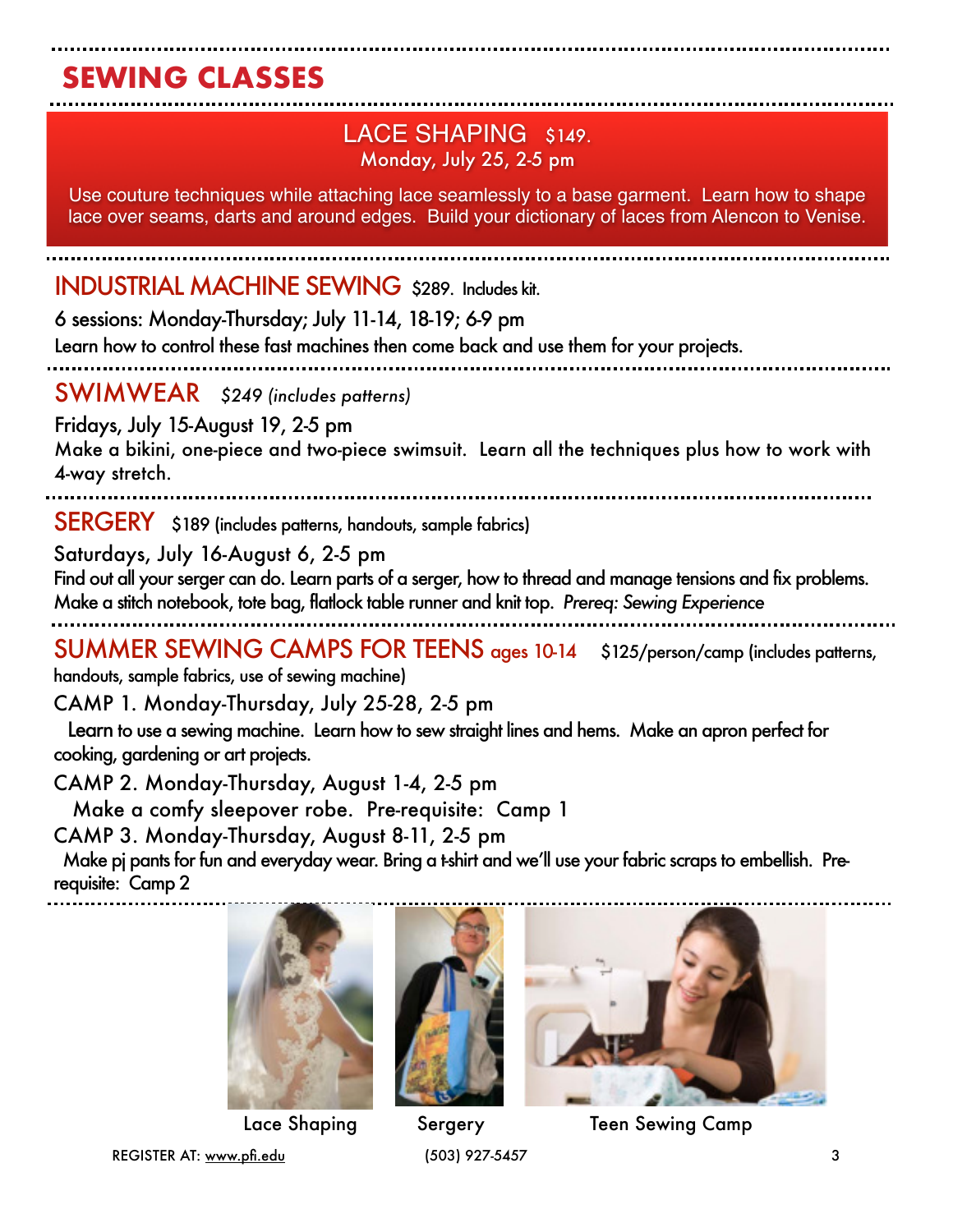

Patternmaking

Draping Computer Patternmaking

## **PATTERNMAKING CLASSES**

DRAPING \$628 for series OR \$349 for each 6-session level (includes pattern paper)

Mondays & Tuesdays, July 11-August 16, 10 am-1 pm

Shape fabric 3D on a professional dress form to turn your ideas into garments.

## ADVANCED PATTERN & CONSTRUCTION \$628

Saturdays, July 16-August 20, 10 am-1 pm Create your collection. *Prerequisite: Pattern 3 &4; Draping*

PATTERN INTRO \$675 for series OR \$349 each 6-session level (includes pattern paper)

Mondays & Wednesdays, July11-Aug17, 10 am-1 pm

Here's the professional way to make patterns for personal use or to start life as a fashion designer. Pattern Basics: Take measurements and use pattern rules to make tops for dresses, shirts, blouses. Pattern Fit: Draft skirts, pants, sleeves. Unlock the mysteries of fit. Make your patterns work for you!

PATTERN MANIPULATION (Pattern 2) \$349 or \$675 with Pattern 3 (includes pattern paper)

Tuesdays & Thursdays, July 12-28, 10 am-1 pm

Want to be a fashion designer? Here's where it happens. See how to manipulate your woven fabric slopers into various styles for bodices, sleeves, skirts and pants.

PATTERN DESIGN (Pattern 3) \$349 (includes pattern paper)

Tuesdays & Thursdays, August 2-18, 10 am-1 pm

Bring in a picture or a sketch and make a pattern for that garment — just like the pros do.

## OPTITEX 2D COMPUTER PATTERNMAKING \$684

Fridays, July 15-August 19, 2-5 pm

Go from flat pattern to CAD (computer-aided design) – the industry way. Learn the most popular, easy-to-use computer pattern program. Then come back to use our equipment to plot your patterns.

## BROWZWEAR 3-D COMPUTER PATTERNMAKING \$684

### Monday, July 11-August 15, 6-9 pm

Learn VStitcher. Design garments from drawing through size ranges, graphics, fabrics, trims, colorways, styling and photorealistic 3D rendering without cutting & sewing. Create patterns digitally from first draft to tech pack.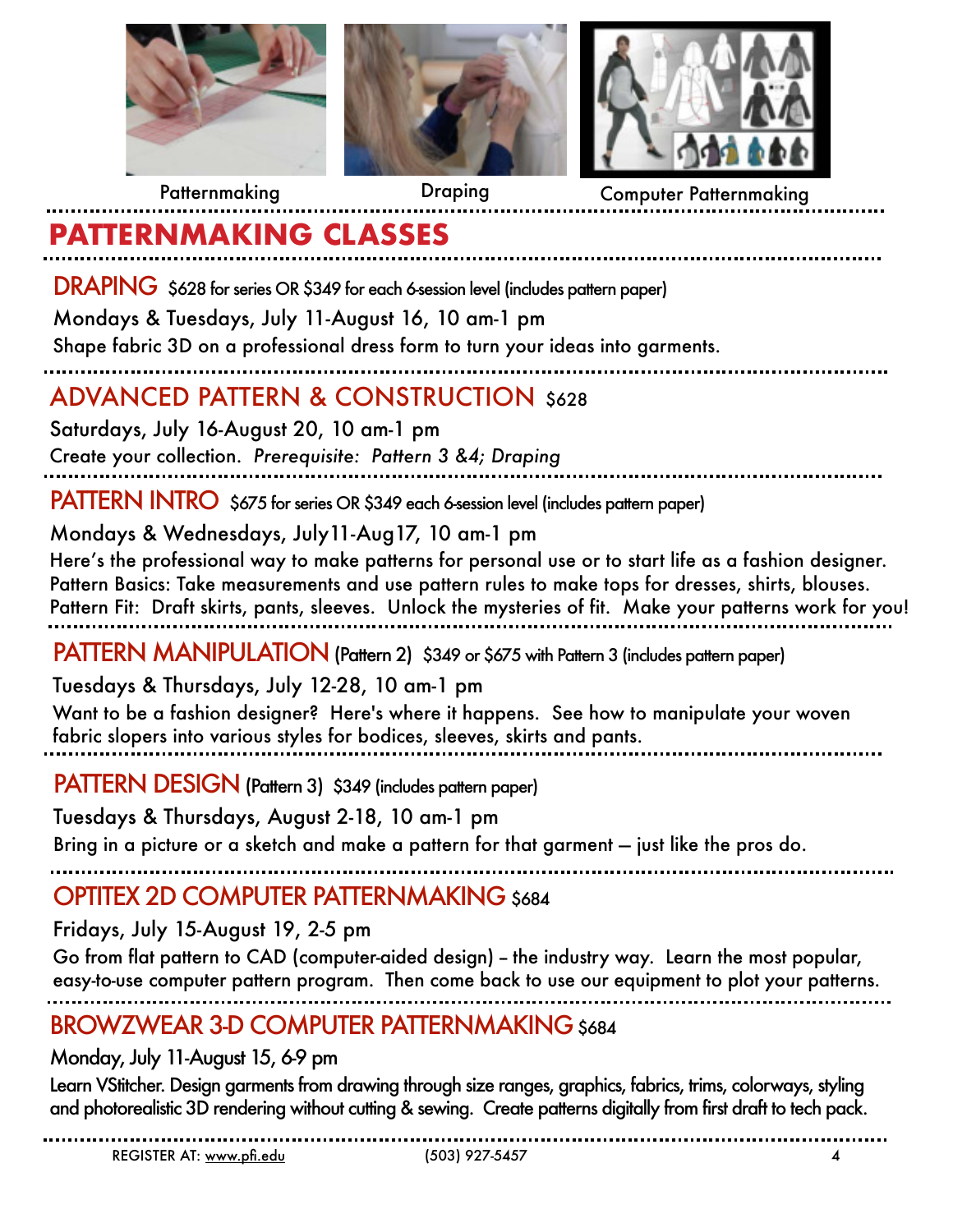# **DESIGN CLASSES**

FASHION ILLUSTRATION [ONLINE] \$264 each or \$722 for series. Mon-Thurs, 10 am-1 pm

Fashion Illustration 1 - July 11-14

Fashion Illustration 2 - July 18-21 (*Pre-req: Illustration 1*)

Fashion Illustration 3 - July 25-28 (*Pre-req: Illustration 2*)

Become a fashion artist & start thinking like one from day one. Start with a pencil and sketch book and learn to draw the fashion figure. Add color, texture for hair, clothing and create a portfolio-worthy illustration.

### CONCEPT & DEVELOPMENT **IONLINEI** \$573

Mondays & Thursdays, July 11-August 18, 6-9 pm

Design for a specific customer. Refine your progressions. Choose your fabrics, trims and colors. Critique your own work to define, edit and refine your collection. Leave with finished illustrations ready for a portfolio or to start patterning and sewing your collection.

## **XTILE DESIGN with TRICIA LANGMAN**



*Tricia Langman, Biomimicry expert, designer for Calvin Klein, Ralph Lauren, Celine Dion, Pendleton, Spoogi and many others.*

## HAND PAINTING AND DYEING *\$249 (+\$75 kit)*

#### Saturday-Sunday, July 16-17, 10 am-3:30 pm

Use dyeing techniques of the past to create scarfs and fabrics. Learn tie-dye and hand painting techniques, shibori & batik.

### FABRIC PRINTING *\$249 (+ \$75 kit)*

Saturday-Sunday, July 23-24, 10 am-3:30 pm

Produce fabric samples, a length of fabric and create surface designs suitable for garments or home decor. Learn screen-printing, stenciling and devoré, Japanese katazome printing, block and mono printing techniques.

## SUSTAINABLE TEXTILES *\$249 (+ \$75 kit)*

Saturday-Sunday, July 30-31, 10 am-3:30 pm

Make leather from mushrooms and seaweed. Use fibers to weave, felt and color with natural plant dyes.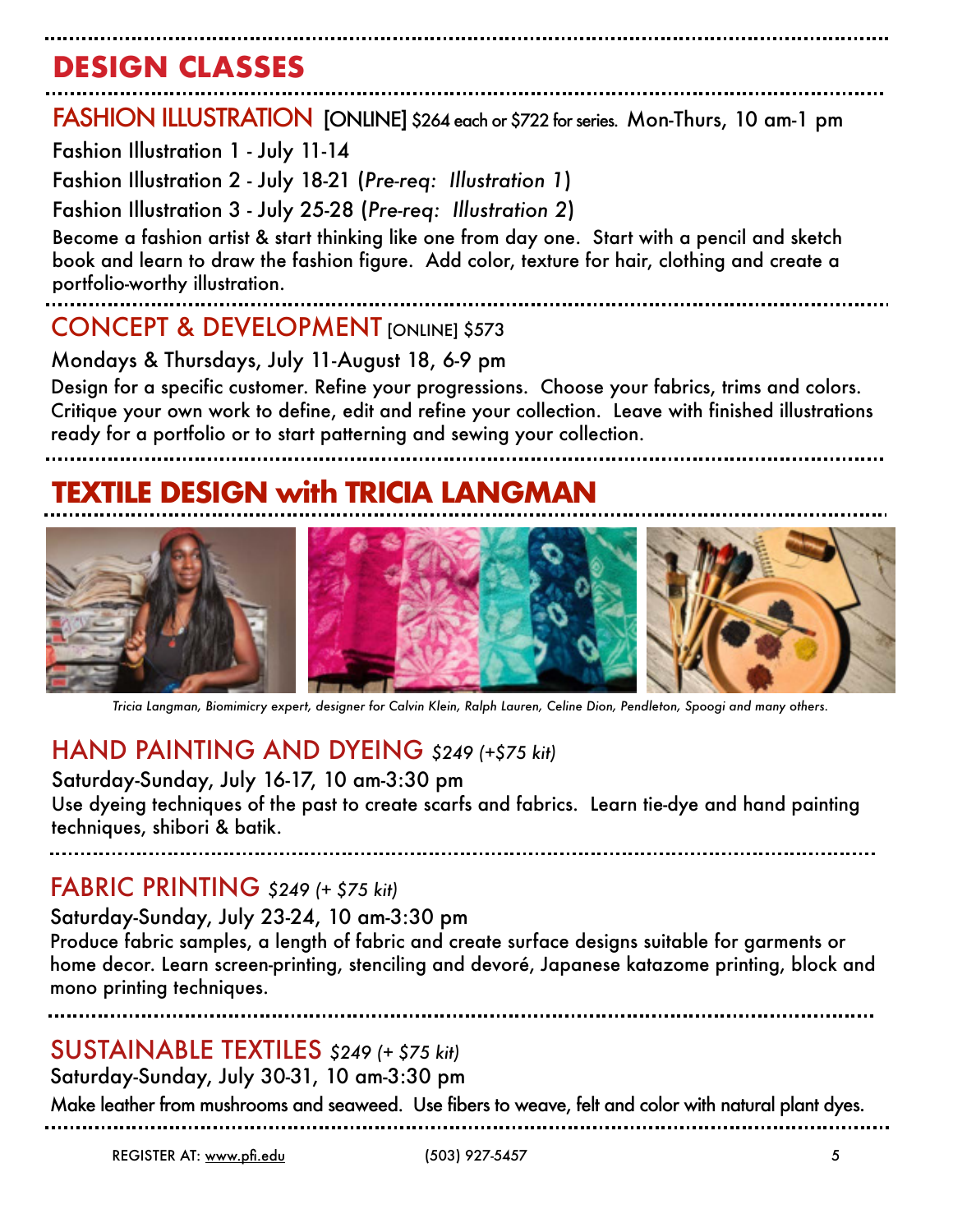# **DESIGN CLASSES**

# ADVANCED MACHINE KNITTING \$349

Thursdays & Fridays, July 14-29, 6-9 pm

If you have already taken Machine Knitting, are comfortable with the basics of your machine and want to dive into more advanced techniques, sign up! Bring in your knitting machine, yarn and project. You'll start off with some advanced samples, learn about patterning devices (punchcard or electronic), and an introduction to using the ribber. Move on to a personal project.

## **BUSINESS CLASSES**



## APPAREL BUSINESS PLAN [ONLINE] \$269

#### Mondays, July 11-August 15, 6-9 pm

This hands on class will walk you through writing your own business plan and aim you to your business grant from Mercy Corps NW. Each week, you will complete a section of your plan. Leave class with a viable plan that could get you financing and on the path to your dreams.

VISUAL MERCHANDISING \$269 or \$484 if combined with FASHION BUYING & MERCHANDISING

### Wednesdays, July 13-August 17, 2-5 pm [ONLINE]

Tell the story of your store - whether online or bricks & mortar. Present your merchandise at its best. You will solve problems while you design a storewide promotion for your retail environment. See how to bring together logos, advertising, and other marketing secrets to give overall impact and increase sales – important in this digital economy.

## FASHION BUYING & MERCHANDISING \$269 or \$484 if combined with VISUAL MERCHANDISING

### Wednesdays, July 13-August 17, 6-9 pm [ONLINE]

Learn effective techniques for interacting with manufacturers and sales reps. You will create a merchandise assortment plan complete with store layout and an optimal buying plan. You will learn to manage profitability and have a solid understanding of retail math.

REGISTER AT: [www.pfi.edu](http://www.pfi.edu) (503) 927-5457 6

Fashion Buying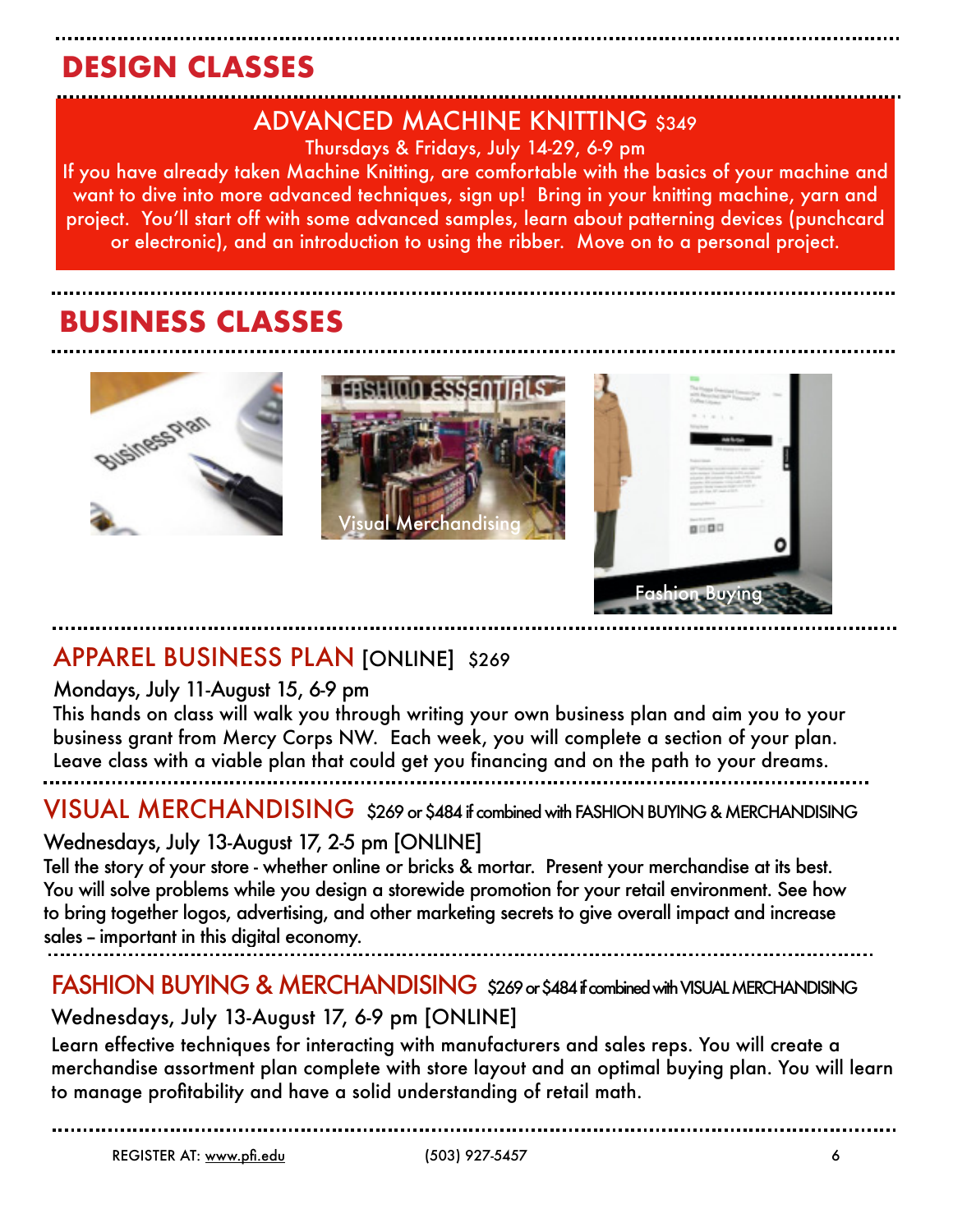#### ORTLAND FASHION **INSTITUTE**

# **SUMMER FASHION WORKSHOP FOR TEENS**

with designers Holly Stalder and Kate Towers of Haunt & Seaplane



In this workshop, you'll learn basic sewing skills and explore ways to manipulate existing garments and transform them into something new using various techniques and tools such as resizing, retouching, appliqué, and patchwork. We'll cover asymmetry in clothing design and how to deconstruct/reconstruct garments to make them one of a kind using existing button-down shirts as our blank canvases. We'll also learn about fast fashion and the waste that goes along with today's apparel industry. No prior sewing experience is necessary.

**Monday-Thursday, July 11-14, 2-5 pm, \$135/person. Limited to 12 students.**



REGISTER AT: [www.pfi.edu](http://www.pfi.edu) (503) 927-5457 7